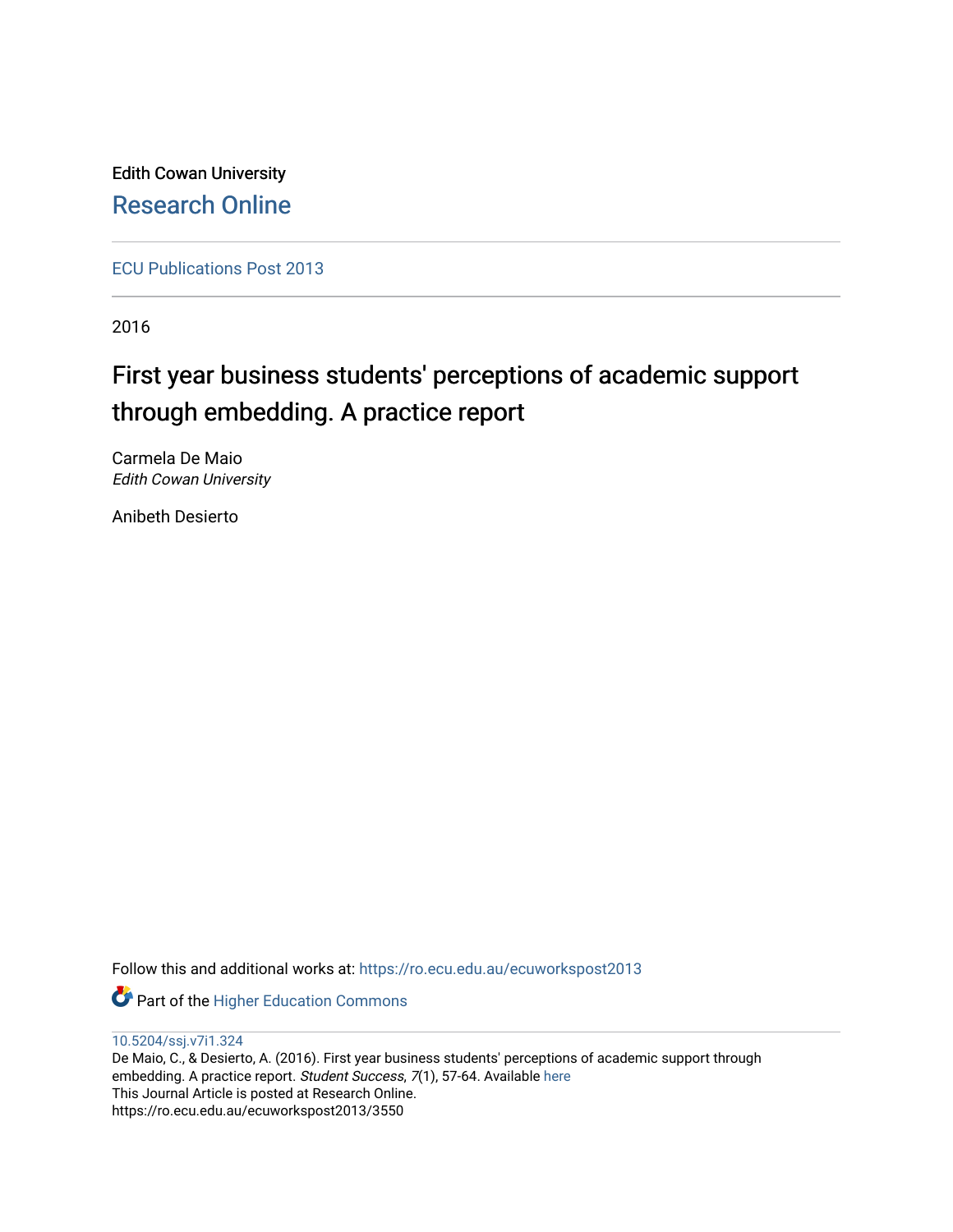**Student Success ISSN: 2205-0795 Volume 7, Issue 1, pp. 57-63 March 2016** 



## **First year Business students' perceptions of academic support through embedding. A Practice Report**

**Carmela De Maio** and **Anibeth Desierto** Curtin University, Perth, Australia

#### **Abstract**

*This paper explores the perceptions of first year Business students to embedding sessions and additional support workshops offered through a collaboration between learning advisors and lecturers in a first year foundational unit. Through a social constructivist lens and utilising action research methods, questionnaires (n=42) were administered to two cohorts of students at the conclusion of the unit in 2011 and 2012 to explore firstly, whether or not they perceived the embedding sessions to be of benefit and, secondly, whether having the learning advisor in the class made them more likely to utilise additional support outside class time. In addition, the researchers sought to explore whether there were any improvements in students' final results which might be attributable to the academic support offered to them through the embedding sessions. The findings from the quantitative and qualitative data suggest that the students perceived the embedding workshops as having positive effects on their academic literacy skills. Furthermore, there was a slight increase in the number of students that sought additional support outside of class time. However, it appears that the embedding workshops did not lead to an improvement in students' final marks for the unit and this is an area which requires further investigation.*

#### *Please cite this article as:*

De Maio, C. & Desierto, A. (2016). First year Business students' perceptions of academic support through embedding. A Practice Report.*Student Success, 7*(1), 57-63 doi: 10.5204/ssj.v7i1.324

This practice report has been accepted for publication in *Student Success.* Please see the Editorial Policies under the 'About' section of the Journal website for further information.

**Student Success:** *A journal exploring the experiences of students in tertiary education*

 $(cc)$  **Ex** This work is licensed under [a Creative Commons Attribution 4.0 Licence.](https://creativecommons.org/licenses/by/4.0/) As an open access journal, articles are free to use, with proper attribution, in educational and other non-commercial settings. ISSN: 2205-0795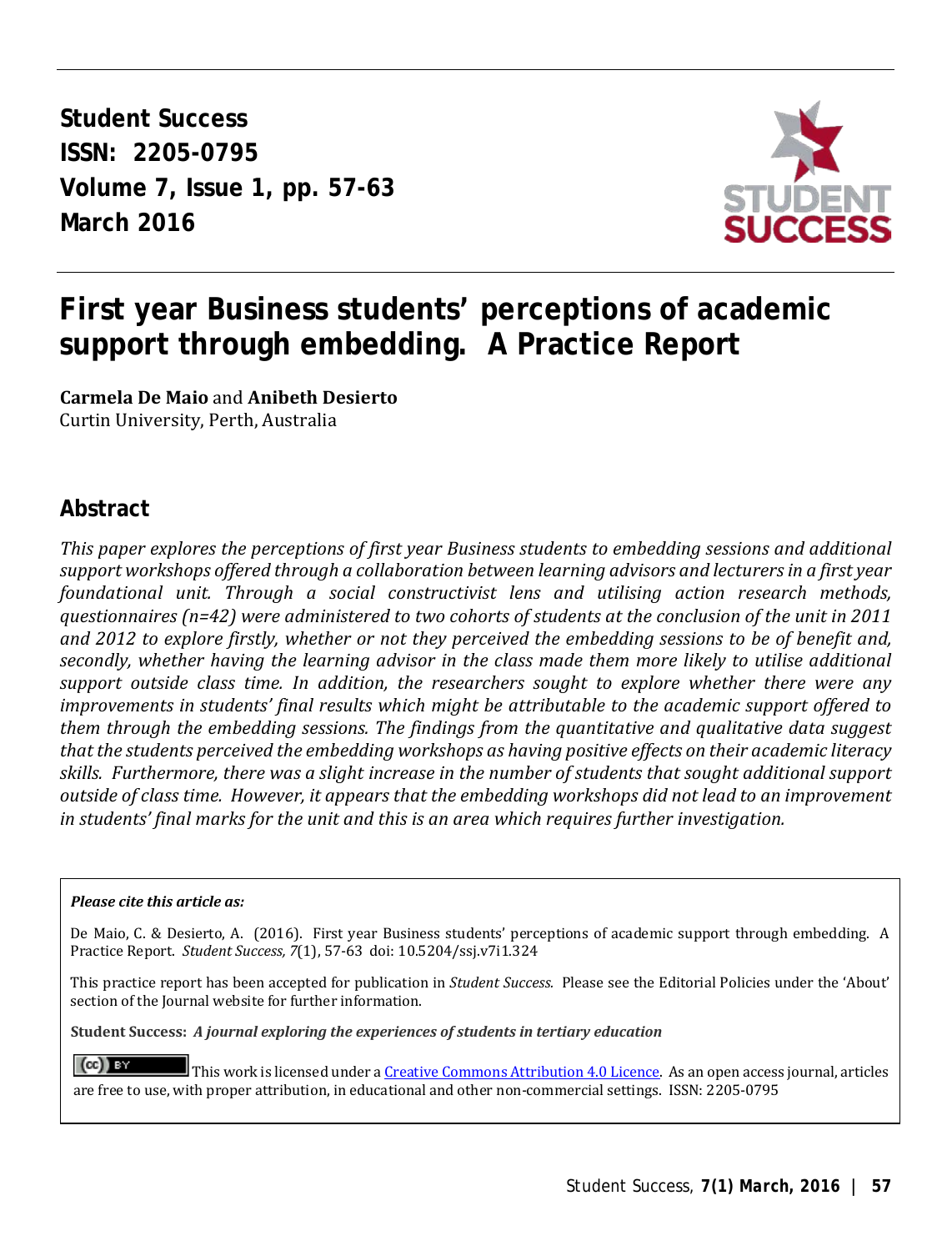### **Introduction**

The need to support first year, new to university, students in the acquisition of academic literacy skills is both an obligation as set out in the *Tertiary Education Quality Standards Agency Act* (2011) and an ongoing concern for institutions of higher learning in Australia (Chu, Perkins & Marks-Maran, 2012). Academic literacy skills may be defined as "the critical thinking, reading, writing, speaking and listening skills required by a scholarship community" (p. 77) and would include business writing skills required to complete an assessment task in a first year foundational unit.

There has been discussion in the literature on the form and structure that support for the development of academic literacy skills for first year university students might take. Three models of integrating the necessary skills and attributes have been proposed; namely dedicated, embedded and integrated (Gunn, Hearne, & Sibthorpe, 2011; Johnson, Levine, Smith, & Stone, 2010). A review of past studies conducted in Australia shows that such<br>embedding is one form of various embedding collaborations between academic and nonacademic staff which can work in integrating academic skills into diverse disciplines (Salisbury, Yager & Kirkman, 2012; Beckman & Raynor, 2011; Gunn et al., 2011; Png & McKeown, 2011). These partnerships appear to have produced positive results, especially the initiatives focussed on the First Year Experience (FYE), for the staff involved (Taib & Holden, 2013) but whether these initiatives positively benefit students in terms of enhancing their learning experiences is inconclusive.

At Edith Cowan University, a large metropolitan university in Perth, Western Australia, where this current study takes place, Buckingham and Wexler (2013) have suggested that embedding undertaken in two first year units for Science and Engineering may have been useful for all stakeholders while for a postgraduate MBA unit

at the same institution, the integration of academic and literacy skills into the unit was found to be beneficial for postgraduate students, discipline academics and learning advisors (Harris & Ashton, 2011). There appears to be a lack of research into the benefits of embedding in a foundation Business unit where academic literacy skills form and integral part of that unit. This study attempts to fill that gap.

The current study arose from a desire on the part of the researchers to examine the effectiveness of embedding sessions on the acquisition of academic literacy skills by first year undergraduate students in a unit called Business Edge (BE). This foundation unit, which ran for 12 weeks each semester, aimed to assist students in gaining the skills necessary to communicate in a business context. As part of the unit embedding sessions were conducted twice in each semester by the learning advisors in the Faculty of Business and Law, in collaboration with the business lecturer. The<br>embedding sessions focussed on the embedding sessions focussed on the<br>development of written business development communication in the form of an email (the BE email) to a prospective employer and a report. Although the embedding sessions had been conducted for a number of years in the unit, no research had been done to explore their effectiveness or benefit to first year students. Hence, this study was conducted to better understand the advantages of the initiative.

Through investigating the perceptions of first year undergraduate students of their learning experiences of the embedding sessions, it may be possible to understand whether such sessions were of benefit in developing students' academic literacy skills to enable them to<br>successfully operate in a university successfully operate in a university<br>environment and eventually in future and eventually employment. Additionally, by analysing the data obtained from this study and from university statistics for the unit, it may be possible to explore whether there were any improvements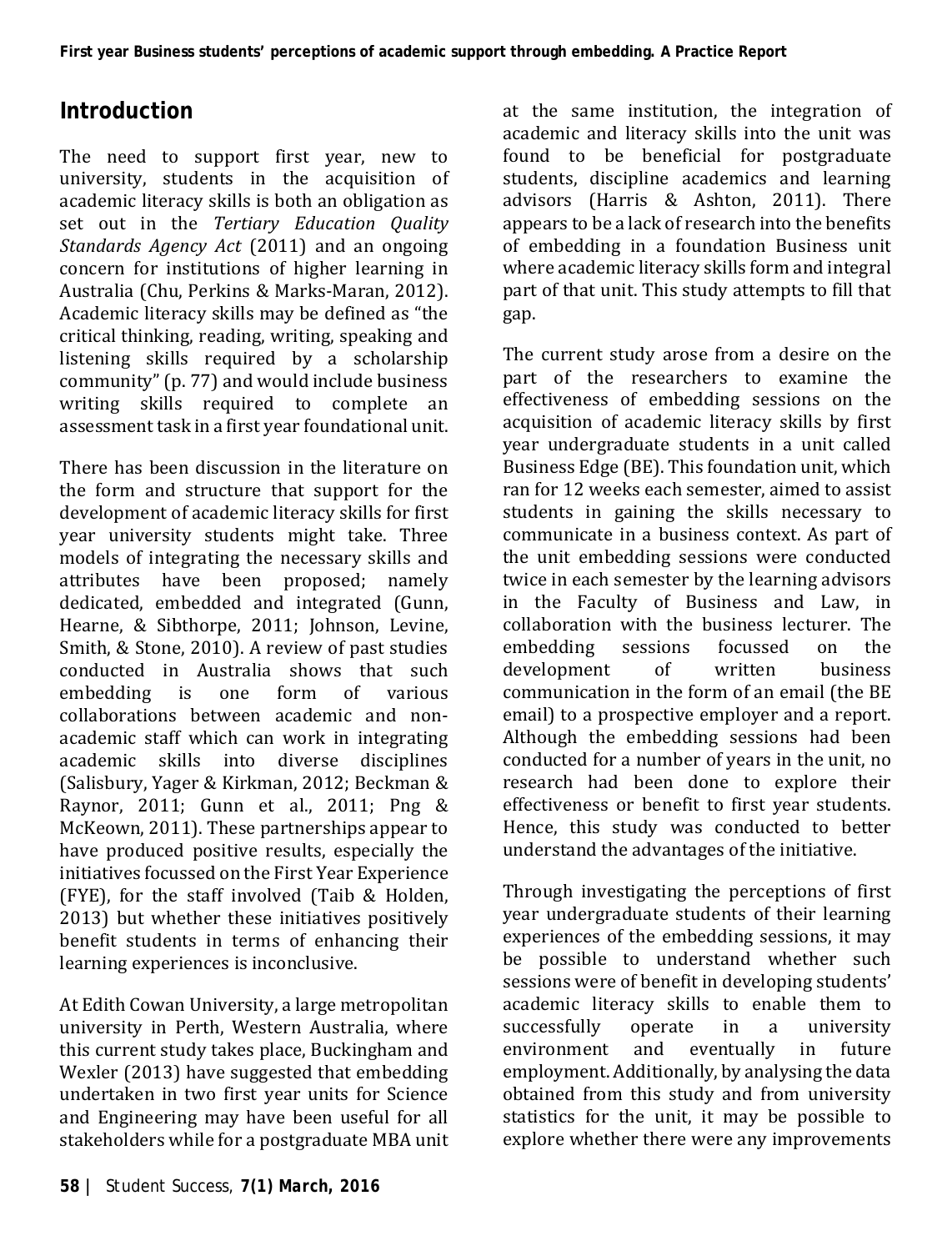in the final marks awarded to students through the use of such assistance. If found to be effective, the embedding sessions might then be incorporated into the foundational first year units in other faculties within the institution.

### **Theoretical framework and methodology**

Unlike similar studies which have examined the acquisition of academic literacy skills by university students, this current study was informed by Vygotsky's (1978) educational philosophy that students need to by guided through their "zone of proximal development" (ZPD), "the distance between the actual development level as determined by development level as determined by independent problem solving and the level of potential development as determined through problem solving under adult guidance, or in collaboration with more capable peers" (p. 86). Although Vygotsky's educational philosophy centred around childhood learning, his ZPD concept is now equated with scaffolding whereby the learner is guided in the area where they are able to operate to a limited degree and lack proficiency. Through such guidance, the learner can then move on to the next stage of development (Lantolf & Appel, 1994).

Hence, while already possessing the proficiency to communicate in a non-business context, the students in this current study were being guided to reach the next level of effectively operating in a learning environment (Vygotsky, 1986) through embedding sessions in how to structure a suitable professional response utilising an appropriate register (i.e. the specific language choices made by participants in a Business context (Halliday, 1989) to complete an assessment task (i.e. write a business email to a prospective employer).

For research of educational practices and learner outcomes involved in embedding, action research was considered the most suitable approach as it also allows for reflection of such

practices in order to improve them (Kemmis & McTaggart, 1988). Action research has been considered empowering and effective for generating solutions to practical problems (Meyer, 2000).

Following on from this action research approach, the students were surveyed through the use of questionnaires. To analyse the data obtained from these questionnaires, basic coding which followed grounded theory methodology to a limited extent was undertaken. The coding of the data was not aimed at abstract conceptualisation which is the basis of grounded theory (Holton, 2008; Strauss & Corbin, 1990) but instead was limited to conceptual description which is considered grounded analysis but not for theory formulation nor to produce an integrated theory (Holton, 2008; Glaser, 1998, 2001).

The three research questions (RQs) posed to investigate students' perceptions of the embedding sessions run by learning advisors in collaboration with lecturers in the first year Business foundation unit (BE unit) were:

*RQ1.* Do students perceive embedding sessions to be beneficial to them as a way of supporting the development of their academic literacy skills?

*RQ2.* Does having the embedding sessions make students more likely to seek additional support to improve their academic literacy skills outside class time?

*RQ3.* Do the embedding sessions suggest an improvement in the final marks obtained by students in the business foundations unit?

To address these RQs, questionnaires were administered in 2011 and 2012, at the conclusion of the unit, to two classes of first year undergraduate students in the BE unit. These questionnaires were not part of the usual unit evaluations that university students are asked to complete, but were prepared by the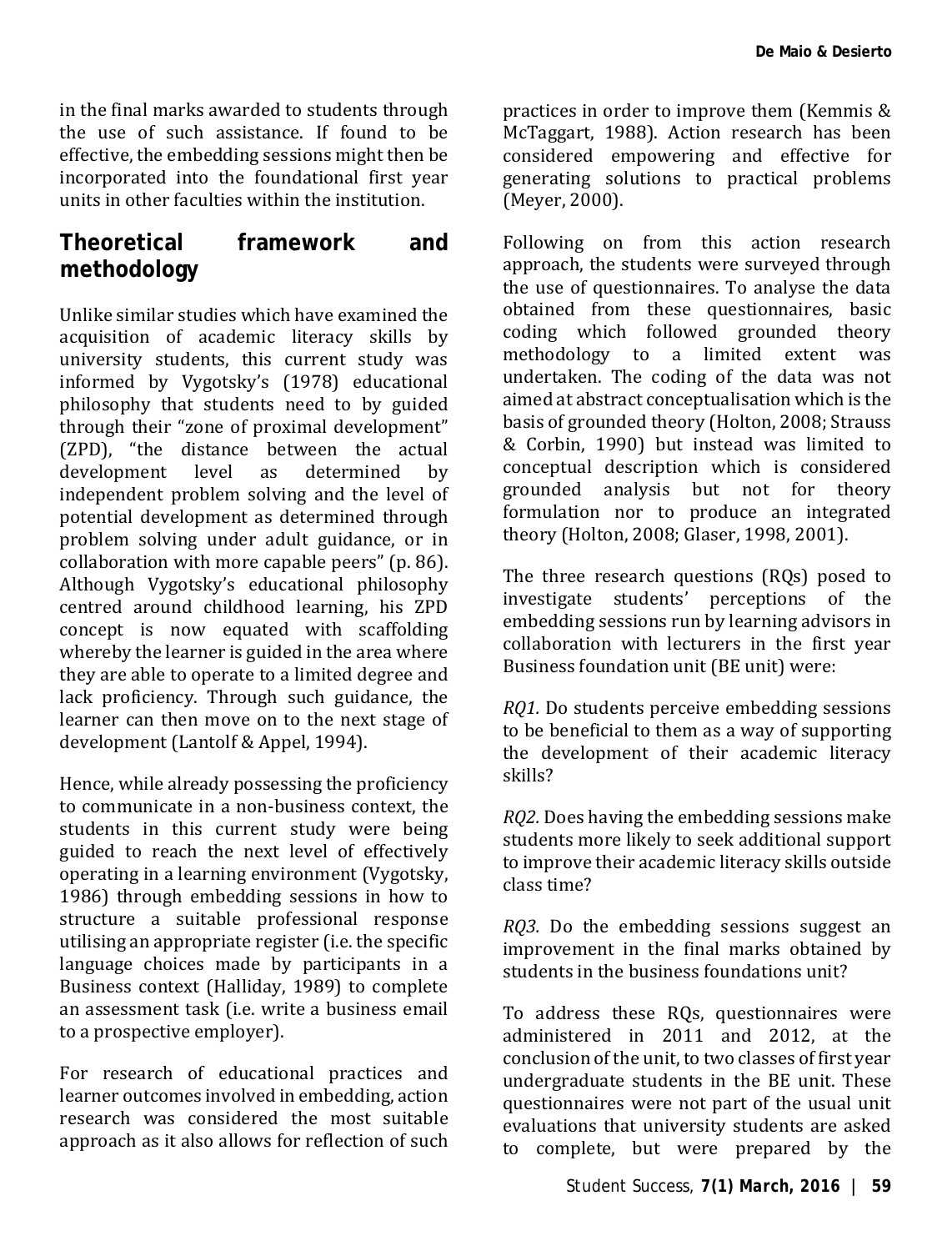researchers and administered within the classroom setting. The respondents were Business students in their first year of study and consisted of local Australian students, mature aged students and international students from non-English speaking backgrounds, a reflection of the changed demographics of the first year student population (James, Krause, & Jennings, 2010). Students were asked to indicate whether they agreed or disagreed with certain statements and how beneficial they found the embedding sessions to be.

#### **Findings**

#### *Quantitative results*

The quantitative data from the questionnaires was analysed using descriptive statistics. Coding for limited grounded analysis was used for the qualitative data (Holton, 2008) to elicit key themes derived from written comments provided by the respondents.

Table 1 presents the perceptions of first year students to the embedding sessions obtained from their responses to the questionnaires.

The findings from Table 1 suggest that almost all students from both classes (100% in 2011 and 96% in 2012) found the embedding sessions useful. In addition, it appears that the majority of students from both classes (95% in

2011 and 74% in 2012) would like more of these embedding sessions while over half of the students (63% in 2011 and 52% in 2012) would consider attending workshops provided by learning advisors outside of class time.

#### *Qualitative results*

In addition to these quantitative data, qualitative data represented by the additional comments student respondents were allowed to make on any of the questions were then analysed. Coding of these comments elicited three key themes: *usefulness of embedding, impact on the development of academic literacy skills* and *first year experience*.

*The usefulness of embedding:* Comments made by the first year business students appear to support the idea that they found the embedding sessions with both the learning advisors and the business lecturer to be of benefit to them. Comments such as *Very helpful, It's all good for me because it's useful* and *Very good help for students* support this notion.

*The impact of embedding on the development of academic literacy skills:* Not only do the embedding sessions appear to be useful to the students, but comments made by some respondents appear to suggest that the sessions had a positive impact on the students' learning, especially in the development of writing and

| Table 1: Attitudes of students to embedding sessions          |                                                     |                                                     |
|---------------------------------------------------------------|-----------------------------------------------------|-----------------------------------------------------|
| <b>Statement</b>                                              | Agree/Strongly agree (%)<br>Semester 2, 2011 (n=19) | Agree/Strongly agree (%)<br>Semester 2, 2012 (n=23) |
| The workshop on the BE email<br>assessment was useful         | 100 (19)                                            | 96(22)                                              |
| I would like more of these<br>workshops in class              | 95(18)                                              | 74(17)                                              |
| I prefer to go to these workshops<br>outside of my class time | 63(12)                                              | 52(12)                                              |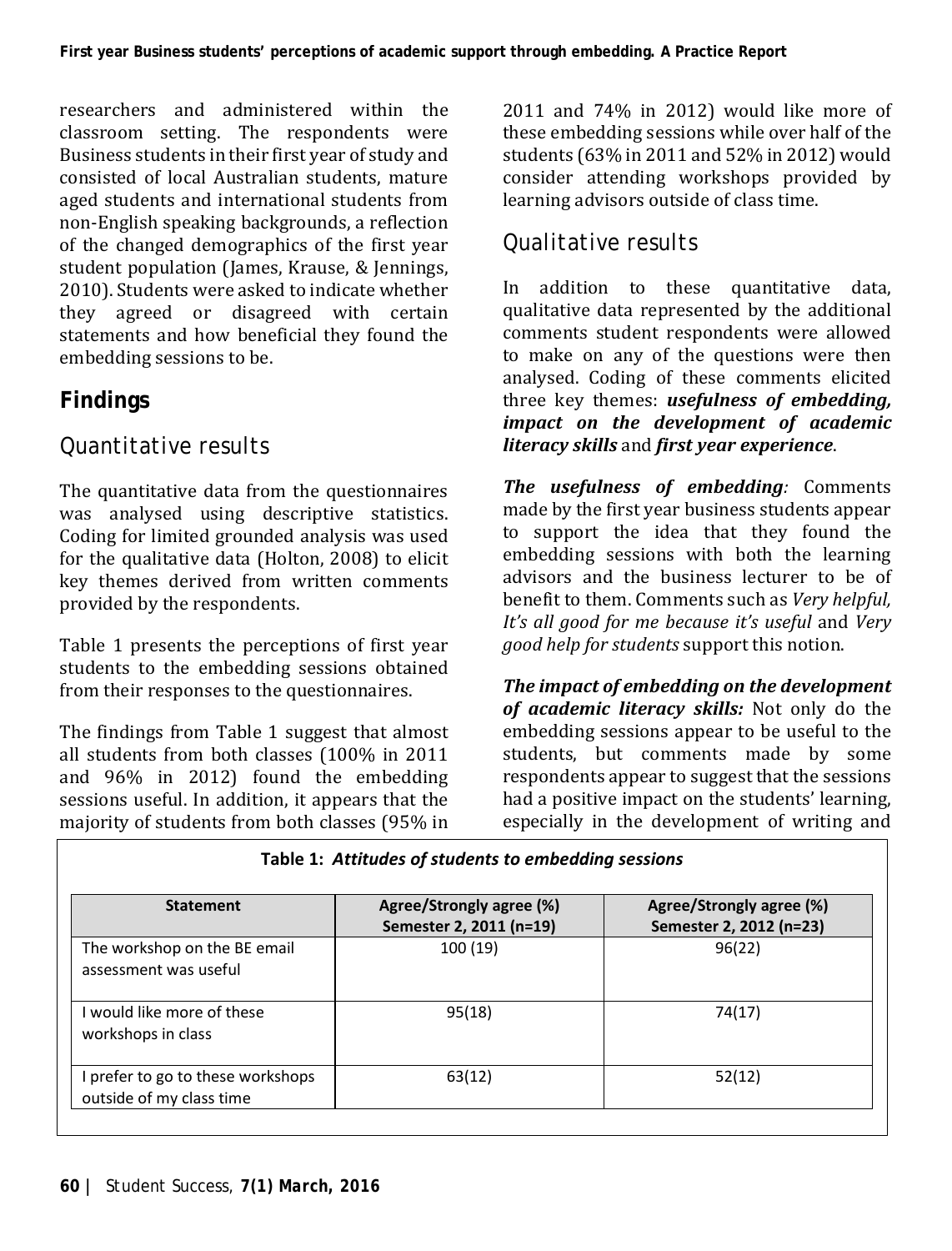business skills and in helping them improve on their work through the support given. Comments such as *Got to correct where I went wrong or didn't understand, It is a good way to improve my business skills, Exposing us to skills we may not have seen before* and *They guided my and let me know how my work went so I got to know and could improve* support Vygotsky's (1978) notion students can be guided to their ZDP by their instructors to enable the development of the academic literacy skills required at university.

#### *The enhancement of the first year experience:*

Finally, comments made by the students, such as *Enjoyable, All good, Value the opportunity* and *I liked it* suggest that the embedding sessions may have contributed to a more positive experience of their first year at university.

#### *Summary*

Thus, the findings from this study appear to answer RQ1 in the affirmative. First year Business undergraduate students found the embedding sessions useful and of benefit and that they were a positive contribution towards the development of their academic literacy skills and their overall experience as first year students in the university.

In relation to RQ2, the findings suggest that more than half the respondents would seek support for the development of their academic literacy skills outside of the classroom in additional workshops facilitated by the learning advisors. However, it appears that most students also prefer to have this type of support within the class. This could be due to a number of reasons, including lack of time to attend additional workshops and the convenience of acquiring academic literacy skills within the classroom environment. Statistics from the institution also show that the number of students from the unit who attended the additional workshops did increase slightly in 2012. However, the findings are inconclusive as

the whether or not having the embedding sessions in class made students more likely to seek support by attending the additional workshops outside of class.

For RQ3, data obtained from the university's formal evaluations for this unit suggest that the average marks for the students for their business email assessment did not change despite the introduction of embedding sessions. However, the overall pass rate for the unit improved. In 2011, the pass rate for the unit was 68% but in 2012, the pass rate increased to 83%. It is difficult to say which factors contributed to an increase in the pass rate without further research. It may be the case that a combination of factors, which include the embedding sessions and the increase in the number of students attending additional workshops, may have contributed to an improvement in the final marks of the first year students in the unit in 2012.

#### **Concluding remarks**

Based on the findings from this study, it appears that first year Business undergraduate students perceive embedding sessions as being of benefit in helping them acquire the academic literacy skills required not only to complete their first written assessment in the foundational unit, but also to improve their learning experience in their first year at university. This demonstrates that embedding works as a form of scaffolding and targets the students' ZPD as conceptualised by Vygotsky (1978).

This study has its limitations. Firstly, due to the small samples sizes, the findings are limited and cannot be generalised. Ideally, there should have been further follow-up of the respondents to see if the support they received in first year has contributed to them completing their degrees at university. That is, longitudinal studies are essential to either support or refute the findings of this study. Secondly, embedding sessions is only one type of initiative used to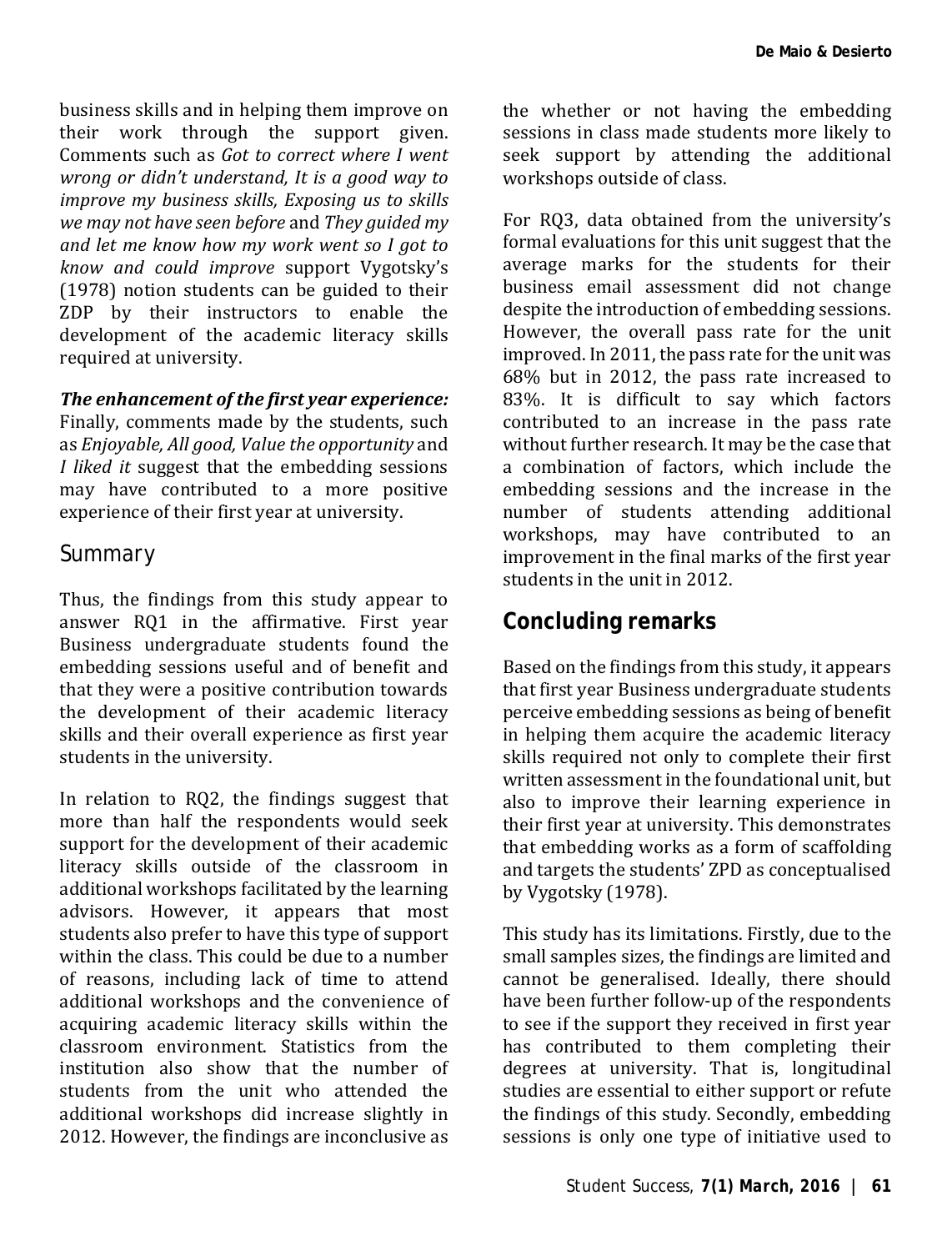support first year students at university and<br>requires coordination and collaboration coordination between academic and non-academic staff which may be problematic. Further research is<br>required which compares alternative alternative initiatives, such as team teaching, to explore which are more viable and beneficial to all stakeholders concerned.

Despite these limitations, this study is unique in the sense that is suggests that collaboration between learning advisors and lecturers in a first year foundational unit is of benefit to students in helping them improve their academic literacy skills and in enhancing their learning experience at university. It adds to the literature on supporting first year undergraduate students in university and further research is encouraged on the advantages of embedding on the development of academic literacy skills and ultimate success of students their studies in institutions of higher learning.

#### *Acknowledgements*

The authors wish to thank Mr. Arron Jackson, unit coordinator for the BE unit at Edith Cowan University for access to statistical data from the university and Ms. Sam Fearn, learning advisor, who embedded sessions in the unit.

**Note:** This study was approved by the Ethics Committee, Edith Cowan University (Project Code: 7782) and an earlier version of this paper was presented at the 22nd Annual Teaching and Learning Forum held at Murdoch University, Perth, Western Australia, February 7-8, 2013.

#### **References**

- Beckman, J., & Rayner, G. (2011). Embedding academicprofessional collaborations that build student confidence in essay writing: Student perceptions and quality outcomes. A Practice Report. The quality outcomes. A Practice Report. *International Journal of the First Year in Higher Education, 2*(2), 83-90. doi: http://dx.doi.org/10.5204/intjfyhe.v2i2.87
- Buckingham, M., & Wexler, J. (2013). Nanotechnology, design solutions, and…academic literacy skills. In *Eleventh Biennial Conference of the Association for Academic Language and Learning, 14-15 November, 2013* (p.116)*.* RMIT University, Melbourne. Retrieved fro[m http://rmit.edu.au/aall2013](http://rmit.edu.au/aall2013)
- Chu, C., Perkins, A., & Marks-Maran, D. (2012). Delivering a transition programme in literacy from level 4 to level 5 for nursing students: A pilot study. *Nurse Education in Practice, 12*(2), 77-82. doi: http://dx.doi.org/10.1016/j.nepr.2011.07.006
- Glaser, B. (1998). *Doing grounded theory: Issues and discussions.* Mill Valley, CA: Sociology Press.
- Glaser, B. (2001). *The grounded theory perspective: Conceptualization contrasted with description.* Mill Valley, CA: Sociology Press.
- Gunn, C., Hearne, S., & Sibthorpe, J. (2011). Right from the start: A rationale for embedding academic literacy skills in university courses*. Journal of University Teaching and Learning Practice, 8*(1), 1-10. Retrieved fro[m http://ro.uow.edu.au/jutlp/vol8/iss1/6](http://ro.uow.edu.au/jutlp/vol8/iss1/6)
- Halliday, M.A.K. (1989). *Spoken and written language.*  Oxford, UK: Oxford University Press.
- Harris, A., & Ashton, J. (2011). Embedding and integrating language and academic skills: An innovative approach. *Journal of Academic Language and 5*(2), A73-A87. [http://journal.aall.org.au/index.php/jall/article/vie](http://journal.aall.org.au/index.php/jall/article/view/158/110) [w/158/110](http://journal.aall.org.au/index.php/jall/article/view/158/110)
- Holton, J. (2008). Grounded theory as a general research methodology. *Grounded Theory Review, 2*(7). Retrieved from  $\sim$ [http://groundedtheoryreview.com/2008/06/30/gr](http://groundedtheoryreview.com/2008/06/30/grounded-theory-as-a-general-research-methodology) [ounded-theory-as-a-general-research-methodology](http://groundedtheoryreview.com/2008/06/30/grounded-theory-as-a-general-research-methodology)
- James, R., Krause, K.L., & Jennings, C. (2010). *The first year experience in Australian universities: Findings from 1994-2009.* Melbourne, Australia: The University of Melbourne Press.
- Johnson, L., Levine, A., Smith, R., & Stone, S. (2010). *The 2010 Horizon Report*. Austin, TX: The New Media Consortium & Educational Initiative.
- Kemmis, S., & McTaggart, R. (1988). *The action research planner.* Geelong, Australia: Deakin University Press.